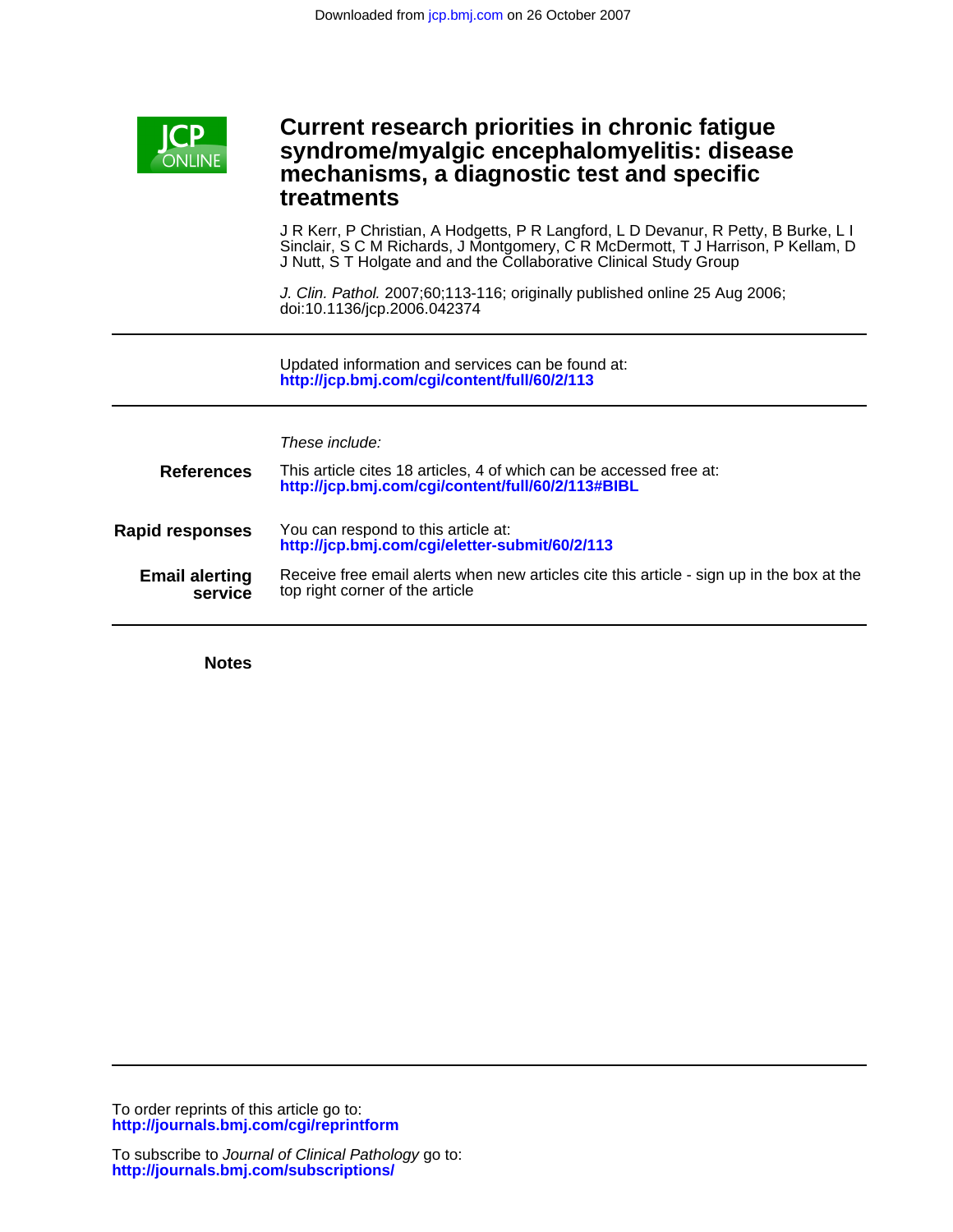# REVIEW

# Current research priorities in chronic fatigue syndrome/ myalgic encephalomyelitis: disease mechanisms, a diagnostic test and specific treatments

J R Kerr, P Christian, A Hodgetts, P R Langford, L D Devanur, R Petty, B Burke, L I Sinclair, S C M Richards, J Montgomery, C R McDermott, T J Harrison, P Kellam, D J Nutt, S T Holgate, and the Collaborative Clinical Study Group\*

............................................................... ............................................................... .....

#### J Clin Pathol 2007;60:113–116. doi: 10.1136/jcp.2006.042374

Chronic fatigue syndrome (CFS) is an illness characterised by disabling fatigue of at least 6 months duration, which is accompanied by various rheumatological, infectious and neuropsychiatric symptoms. A collaborative study group has been formed to deal with the current areas for development in CFS research—namely, to develop an understanding of the molecular pathogenesis of CFS, to develop a diagnostic test and to develop specific and curative treatments. Various groups have studied the gene expression in peripheral blood of patients with CFS, and from those studies that have been confirmed using polymerase chain reaction (PCR), clearly, the most predominant functional theme is that of immunity and defence. However, we do not yet know the precise gene signature and metabolic pathways involved. Currently, this is being dealt with using a microarray representing 47 000 human genes and variants, massive parallel signature sequencing and real-time PCR. It will be important to ensure that once a gene signature has been identified, it is specific to CFS and does not occur in other diseases and infections. A diagnostic test is being developed using surface-enhanced, laser-desorption and ionisation-time-of-flight mass spectrometry based on a pilot study in which putative biomarkers were identified. Finally, clinical trials are being planned; novel treatments that we believe are important to trial in patients with CFS are interferon- $\beta$  and one of the anti-tumour necrosis factor- $\alpha$  drugs.

............................................................... ..............

See end of article for authors' affiliations ........................

Correspondence to: J R Kerr, Department of Cellular & Molecular Medicine, St George's University of London, Cranmer Terrace, London SW17 0RE, UK; jkerr@sgul.ac.uk

Accepted for publication 31 July 2006 Published Online First 25 August 2006 ........................

hronic fatigue syndrome (CFS) is an illness<br>characterised by disabling fatigue of at least<br>6 months duration, which is accompanied by<br>writing the memorial infectious and neuronsy characterised by disabling fatigue of at least various rheumatological, infectious and neuropsychiatric symptoms.<sup>1</sup> The prevalence of CFS is 0.5% and it is more common in women than in men. The diagnosis is clinical, and there is no laboratory test nd no specific treatment. CFS is now accepted as a valid disease in its own right, and this, along with the urgent need to elucidate its pathogenesis and to develop strategies for diagnosis and treatment, was emphasised in the recent report to the chief medical officer.<sup>2</sup> Epidemiological studies have shown that many patients with CFS give a history of an illness consistent with viral infection that precedes the development of fatigue,<sup>3</sup> and CFS has been shown to follow acute infection with various

infectious agents. Patients with CFS have been shown to have evidence of immune activation. However, despite considerable research, the causative and perpetuating disease mechanisms remain unknown.

In 2001, a collaborative study group was formed to specifically investigate the molecular pathogenesis of CFS, to develop a diagnostic test and to take this knowledge forward into the development of new, specific treatments, which are not available at present. The members of this group were also concerned about the trivialisation of CFS and the labelling of patients as having psychiatric, psychological or somatoform disease. To deal with the problem, a pilot study was carried out to see if there was any evidence that the white cells of patients with CFS exhibited a specific gene signature, as has been shown for several other immune-mediated diseases. This pilot study provided clear support for the hypothesis that abnormalities of gene regulation occur in CFS.4 Following this, further funding was awarded by the CFS Research Foundation, Hertfordshire, UK (www.cfsrf.com) to continue with the research and to expand on the pilot study. Currently, the total support is approximately £1 million from the CFS Research Foundation, and the purpose of this review is to outline how this money is being spent, what will be gained from this research and what are the future priorities for research on CFS.

The principal goals are to gain a clear understanding of those genes that are associated only or mainly with CFS, and also to identify protein biomarkers in the serum of patients with CFS, which can be used to develop a test designed to assist doctors in the clinical diagnosis of CFS. In addition to these, and on the basis of those genes that have been shown to be associated with CFS, clinical trials of new and established pharmaceutical drugs on patients with CFS will be carried out to identify one or more treatments that will cure most cases of the disease.

### Which genes occur at abnormal levels in patients with CFS?

Information generated by sequencing of the human genome along with advances in the

Abbreviations: CFS, chronic fatigue syndrome; IFN, interferon; MPSS, massive parallel signature sequencing; PCR, polymerase chain reaction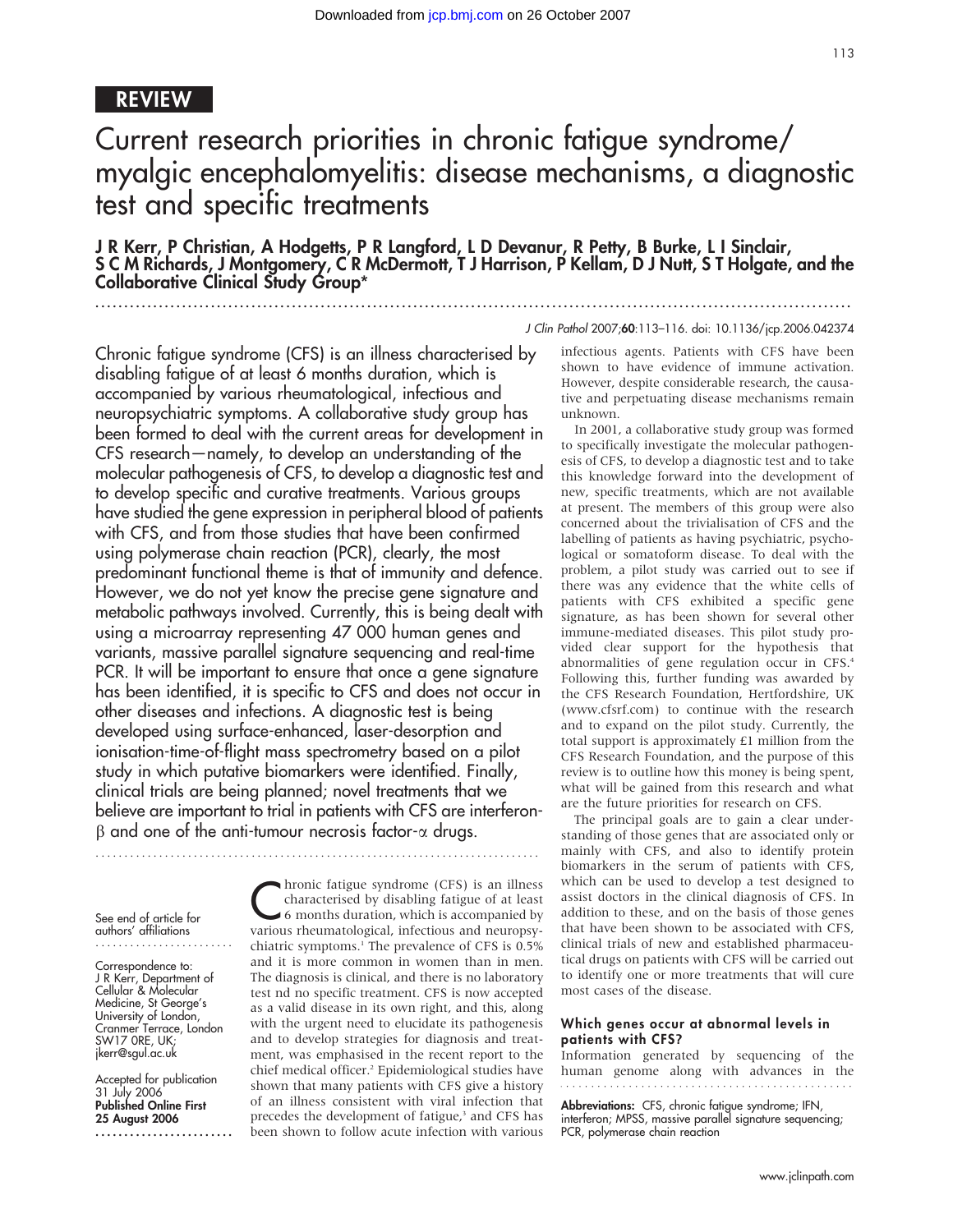manufacture of automated chips and data analysis has provided the potential to correlate the genome of an organism with its biological functions. Analysis of gene expression in peripheral blood white cells has become a standard approach to study the pathogenesis of many human diseases. In CFS, blood has been shown to be a good choice because it is accessible, because it has been shown that most genes are expressed in the white cells and that the white cells of patients with CFS exhibit reproducible changes in gene expression as compared with normal controls (table 1).<sup>4-8</sup> Unfortunately, some studies on gene expression in CFS have the serious flaw of not confirming microarray analyses with real-time polymerase chain reaction (PCR).5 9–20 The genes identified by such studies using unconfirmed microarray data cannot be relied on, owing to the known lack of specificity in microarray analyses, and, hence, interpretation of these studies is extremely difficult. Considering PCR-confirmed studies only<sup>4-8</sup> (Kerr et al, unpublished data), the genes identified in CFS suggest a complex picture, most prominent in which is ''immunity and defence''. This supports previous findings on the role of the immune system in the maintenance of this disease.

In our own pilot study,<sup>4</sup> total RNA in the circulating white cells was examined in 25 patients with CFS and 25 agematched and sex-matched normal blood donors for gene expression using a microarray representing 9522 human genes. After confirmation of the results using taqman real-time PCR, 16 genes were shown to be expressed at different levels in the cases compared with the controls. These genes were involved in several processes, including immunity and defence, the mitochondrion, and transcriptional and translational regulation. Although this study proves that patients with CFS exhibit important and reproducible differences in gene expression compared with controls, the particular profile of genes identified indicates that the picture is complex.

But the ultimate goal in all these studies has not yet been achieved—namely, to identify with complete certainty those genes whose overexpression or underexpression occurs in patients with CFS, but not in either normal people or patients with other diseases. In addition, such research must be comprehensive enough to identify particular metabolic pathways that are involved in CFS. Therefore, we must use methods that look at all known genes and then be able to group the genes together so that we have knowledge of the pathways involved.

Another interesting development is the suggestion that standard microarrays may not be adequate, as their design depends on prior knowledge of the gene sequences that are looked for in the samples, as described above. The study of Powell et  $a^{16}$  is particularly interesting in this regard, because it is the only published study of relevant size, to date, that used an entirely open-ended screening method (differential display) and found that 4 of 12 PCR-confirmed, CFS-associated, transcripts could not be matched to known genes in either the Celera or National Center for Biotechnology Information genomics databases (as of December 2005), and suggests the involvement of novel sequences in CFS. We have taken this phenomenon seriously and are reproducing our 2005 pilot study using a combination of both microarrays (representing 47 000 human genes and variants) and massive parallel signature sequencing (MPSS).

MPSS is a new method that precisely quantifies all mRNA species and has the potential to detect entirely new human genes, as well as viral and other genes. The method uses microbeads that are bound to signature sequences, which bind genes in the sample. Then, those signature sequences that have bound gene attached to them are sequenced while they are still attached to the bead and used to generate precise numbers of each signature sequence present in the sample. Therefore, all

| Author and year                     | No of<br><b>CFS</b><br>cases | No of<br>normal<br>controls | Gene expression<br>screening method   | <b>PCR</b><br>used | Purpose of study                                            | Main functional themes implicated in<br>pathogenesis of CFS*                       |
|-------------------------------------|------------------------------|-----------------------------|---------------------------------------|--------------------|-------------------------------------------------------------|------------------------------------------------------------------------------------|
| Vernon et al, 2002 <sup>5</sup>     | 5                            | 17                          | Filter array (1764 genes)             | <b>No</b>          | To identify gene expression<br>correlates of CFS            | Immunity and defence                                                               |
| Powell et al, 2003 <sup>6</sup>     | $\overline{7}$               | 4                           | Differential display                  | Yes                | To identify gene expression<br>correlates of CFS            | Immunity and defence                                                               |
| Whistler et al, 2003 <sup>°</sup>   | 23                           | $\mathbf{O}$                | Microarray (3800 genes)               | <b>No</b>          | To identify gene expression<br>correlates of CFS phenotypes | Not applicable                                                                     |
| Whistler et al, 2005 <sup>10</sup>  | 5                            | 5                           | Microarray (3800 genes)               | <b>No</b>          | To identify gene expression<br>correlates of exercise       | Not applicable                                                                     |
| Grans et al, $2005^7$               | 20                           | 14                          | Microarray (30 000 genes)             | Yes                | To identify gene expression<br>correlates of CFS            | Not applicable                                                                     |
| Kaushik et al, 2005 <sup>4</sup>    | 25                           | 25                          | Microarray (9522 genes)               | Yes                | To identify gene expression<br>correlates of CFS            | Immunity and defence                                                               |
| Gow et al, 2005 <sup>12</sup>       | 8                            | $\overline{7}$              | Microarray (33 000 genes)             | <b>No</b>          | To identify gene expression<br>correlates of CFS            | Immunity and defence                                                               |
| Grans et al, 2006 <sup>8</sup>      | 30                           | 36                          | Not applicable                        | Yes                | To determine ER <sub>B</sub> levels                         | Reduced ER <sub>B</sub> levels-consistent with<br>immunomodulation                 |
| Carmel et al, 2006 <sup>13</sup>    | 40                           | 37                          | Microarray (19 760 genes)             | <b>No</b>          | To identify gene expression<br>correlates of CFS phenotypes | Not applicable                                                                     |
| Whistler et al, 2006 <sup>10</sup>  | 40                           | 37                          | Microarray (19 760 genes)             | <b>No</b>          | To identify gene expression<br>correlates of CFS phenotypes | Energy metabolism, signal transduction,<br>cell proliferation, apoptosis           |
| Broderick et al, 2006 <sup>14</sup> | 40                           | 37                          | Microarray (19 760 genes)             | <b>No</b>          | To identify illness parameters<br>in fatiguing illness      | Not applicable                                                                     |
| Fang et al, $2006^{16}$             | 40                           | 37                          | Microarray (19 760 genes)             | <b>No</b>          | To identify gene expression<br>correlates of CFS phenotypes | Immune response, apoptosis, ion-channel,<br>reg. of cell growth, neuronal activity |
| Fostel et al, 2006 <sup>17</sup>    | 40                           | 37                          | Microarray (19 760 genes)             | <b>No</b>          | To identify gene expression<br>correlates of CFS            | Immune response, androgen receptors,<br>P450, cytoskeleton, signalling             |
| Kerr et al,<br>unpublished          | 47                           | 74                          | Microarray (47 000 genes)<br>and MPSS | Yes                | To identify gene expression<br>correlates of CFS            | Immunity and defence                                                               |

CFS, chronic fatigue syndrome; ER $\beta$ , oestrogen receptor  $\beta$ ; MPSS, massive parallel signature sequencing; PCR, polymerase chain reaction. \*MPSS.

Only the microarray results of studies shown in bold face have been confirmed using PCR.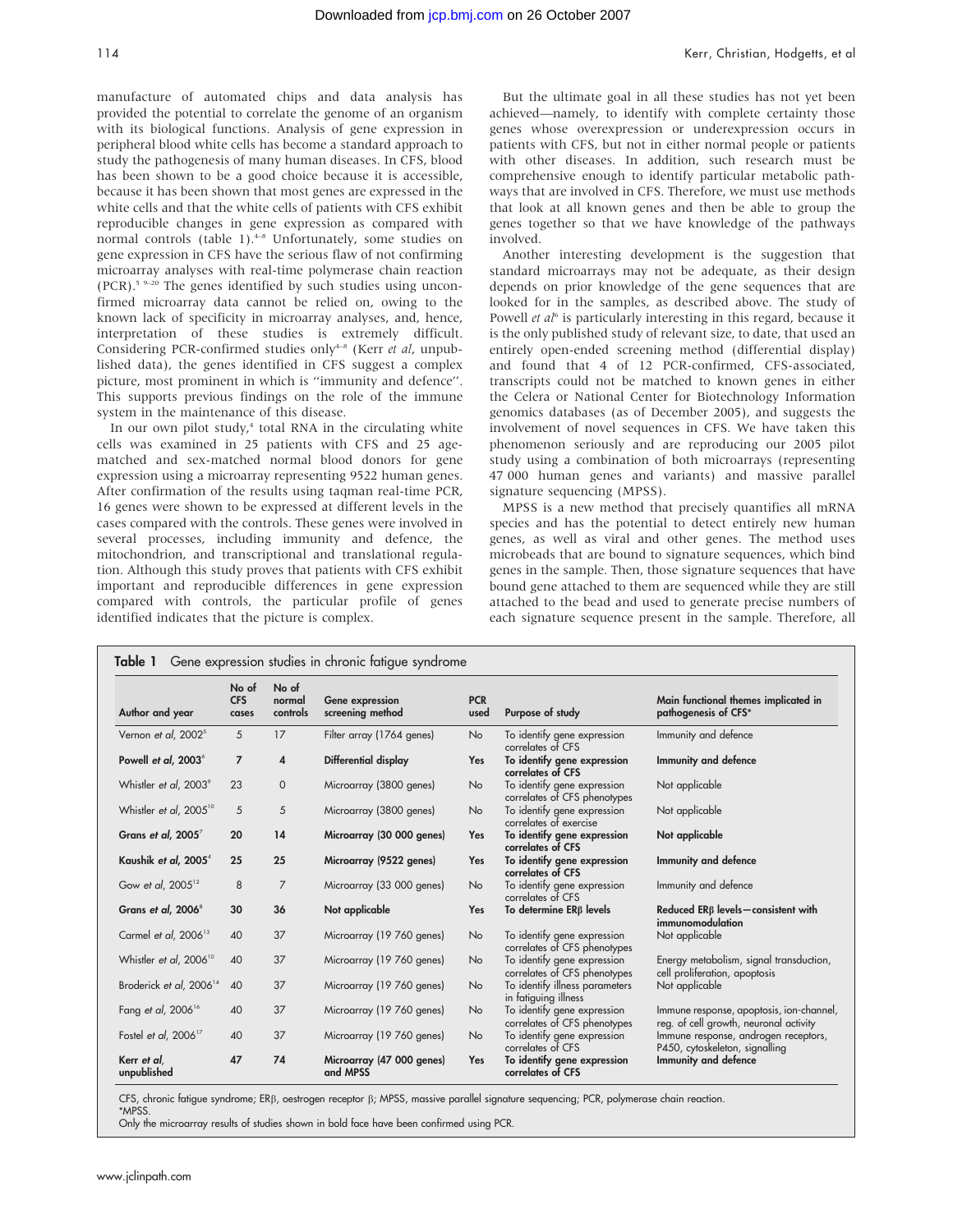genes are detected and precise gene copy numbers are generated for each. Our strategy is to identify genes that are markedly differentially expressed between CFS and normal groups in microarray and MPSS studies, and to confirm these using real-time PCR. This is critical due to the known lack of specificity of gene arrays and other such sensitive screening methods.

In a phase II study, the genes in our CFS-associated gene signature will be tested for in many more patients with CFS, patients whose disease fits the criteria for CFS except for duration of disease (eg, 3–6 months duration of illness), normal controls with a degree of fatigue on the day of sampling and disease controls (eg, rheumatoid arthritis, osteoarthritis, endogenous depression, etc). This will exclude some genes identified in the first phase, but the genes that are left can be taken to be specific to the disease process(es) in CFS.

In a phase III study, a small subset of patients with CFS will be examined, who are typical in terms of their disease phenotype (or symptoms) and CFS-associated gene signature, at 13 time points over 1 year at intervals of 1 month. Clinical symptoms and their severity will be recorded and gene levels determined, and an attempt made to associate particular abnormalities of gene expression with the presence and severity of particular symptoms that occur in CFS.

The MPSS signature sequences have also been used to indicate viral infections in our patients as compared with controls, and currently 28 possible viral candidates are being tested for in the white cells of our study subjects.

## Development of a diagnostic test to be used in clinical laboratories

Progress is also being made towards identifying biomarkers in the serum of patients with CFS. A biomarker is a protein that occurs at different levels in the serum of patients as compared with normal people and patients with other diseases. This work is being carried out using a technique called surface-enhanced, laser-desorption and ionisation-time-of-flight mass spectrometry (www.ciphergen.com).

In this technique, minute amounts of serum are spotted on the surface of aluminium chips, which are then subjected to an ionisation current. This method combines chromatographic separation, achievable due to the presence of biochemically active chip surfaces, with mass spectrometry. On the basis of the time of flight, the mass:charge (m:z) ratio for each molecule is determined. The method enables us to determine the mass and relative amount of each individual molecule in complex protein mixtures. Analysis of mass spectra from cases as compared with controls identifies peaks (or proteins), the presence or absence of which can reliably distinguish between the two groups. It is these proteins (or combinations of them) that can then be used as biomarkers in a diagnostic test, assuming that they are shown to be specific to patients with CFS.

## Protein biomarker pilot study

We have carried out a pilot study of this approach at Imperial College London (London, UK), which has identified significant protein biomarkers in the blood of patients with CFS (PC, AH, PRL, JRK). In this study, serum samples from 30 patients with CFS and 30 normal blood donors (age-matched and sexmatched) were examined. Each serum was tested using CM10 and Q10 chips with a matrix consisting of a saturated solution of sinapic acid in 50% acetonitrile and 0.5% trifluoroacetic acid. Pooled sera from each group (10 pools each of 3 sera for each group) were then anionically fractionated using resin by a standard protocol and analysed using normal-phase-20 chips (NP20). This resulted in a collection of six fractions containing eluants of flow-through with pH 9, pH 7, pH 5, pH 4, pH 3 and

acid–organic solvent. These fractions were analysed using the NP20 arrays, and the spectra were analysed using Ciphergen Express Data Manager software (http://ciphergen.com). Biomarkers were found that differentiated the groups, and some of these were found to be reproducible (fig 1), thus confirming the hypothesis that such differences occur between patients with CFS and normal people. Larger-scale studies are now being carried out to confirm and further detail these promising results. This work is currently being undertaken using adult and paediatric blood samples, as a collaboration between Imperial College London and St George's University of London (London, UK).

This work is being carried out separately from that on gene expression. The reason for this is that it is well recognised that genes that are differentially expressed in a particular disease state may be detected as differentially expressed at the protein level in only 30–70% of cases. Therefore, it seems that many factors may influence the relationship between the white cell transcript level and the respective serum protein level. In view of this, these studies are carried out independently of each other, but on the same populations to clarify this relationship.

# Clinical trials of drugs in patients with CFS

Knowledge of how a disease is caused leads directly to design and utilisation of treatments that correct the abnormal processes and, hopefully, leads to improvement or cure of the disease. In the context of genomic research, many treatments have been designed in this way. For example, a range of socalled ''biological'' treatments are now available for immunemediated diseases.

On the basis of the results of gene expression studies, funded by the CFS Research Foundation, a clinical trial of interferon- $\beta$  $(IFN\beta)$  is planned at St George's University of London. We envisage that this will be the first of several clinical trials that are based on our gene expression findings, using the novel gene approach outlined above.

IFN $\beta$  is associated with the regulation of humoral immune responses and immune responses against viral infections. It increases expression of human leucocyte class 1 antigens and blocks the expression of human leucocyte class 2 antigens. IFN $\beta$  also stimulates the activity of natural killer cells, which are considered to be inefficient in patients with CFS. IFN $\beta$ selectively inhibits the expression of some mitochondrial genes that are implicated by gene studies in patients with  $CFS<sup>4</sup>$  (Kerr et al, unpublished). It inhibits the proliferation of several cancer cell lines.21 Evidence for T-cell-activation has been documented in patients with CFS<sup>4</sup> (Kerr et al, unpublished). Viral infection is known to trigger CFS, and various studies suggest that ongoing viral infection is a feature of CFS. Finally, IFN $\beta$  is a licensed treatment for multiple sclerosis, helping in reduction of fatigue. The pathogenesis of fatigue in multiple sclerosis is thought to



Figure 1 Potential biomarker of chronic fatigue syndrome (CFS) at 17 899 Da, which eluted in the acid–organic wash from the anionic exchange fractionation.  $p = 0.005$ .